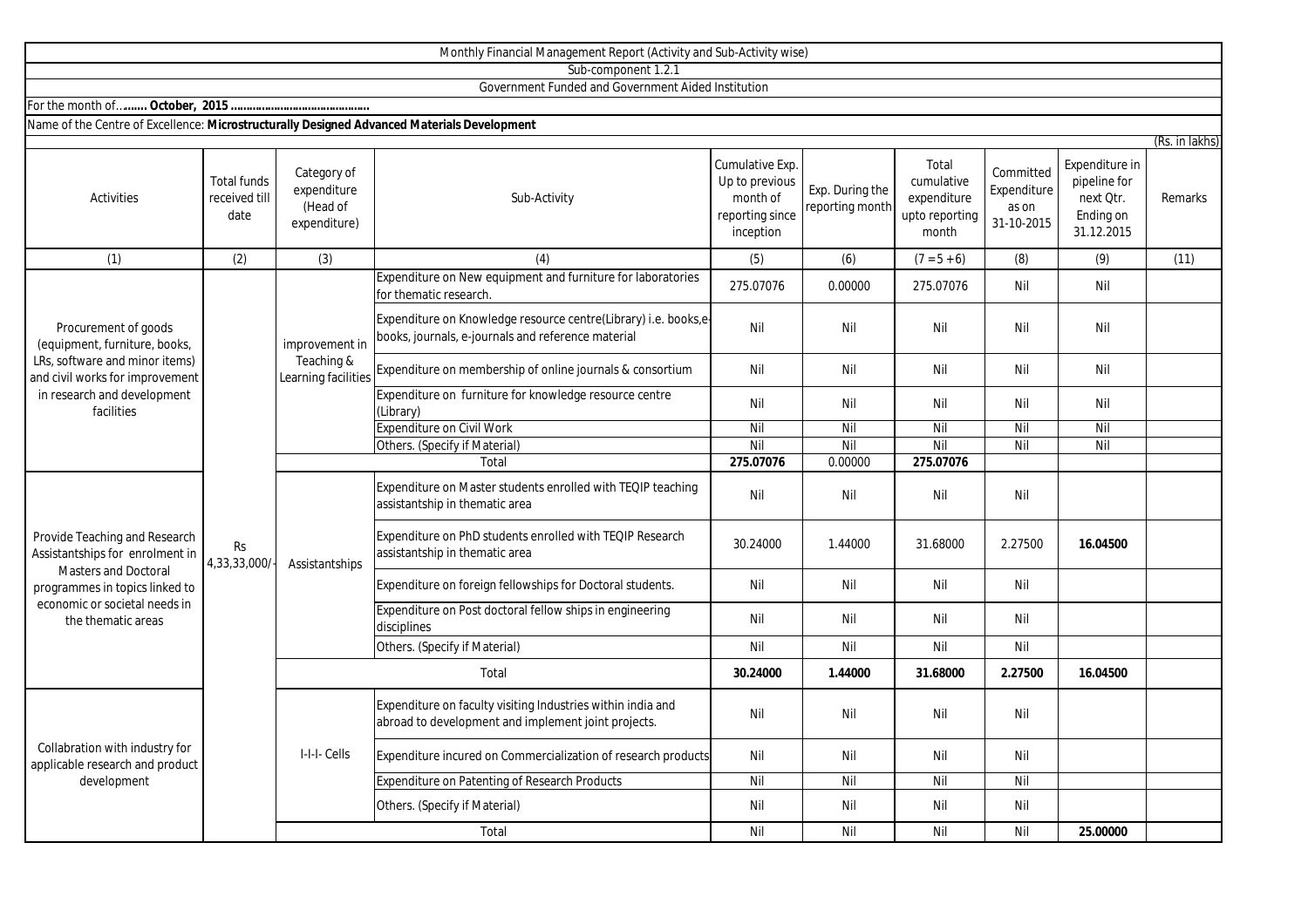| Activities                                                                                                                                                 | <b>Total funds</b><br>received till<br>date | Category of<br>expenditure<br>(Head of<br>expenditure) | Sub-Activity                                                                                                                                   | Cumulative Exp.<br>Up to previous<br>month of<br>reporting since<br>inception | Exp. During the<br>reporting month | Total<br>cumulative<br>expenditure<br>upto reporting<br>month | Committed<br>Expenditure<br>as on<br>31-10-2015 | Expenditure in<br>pipeline for<br>next Otr.<br>Ending on<br>31.12.2015 | Remarks |
|------------------------------------------------------------------------------------------------------------------------------------------------------------|---------------------------------------------|--------------------------------------------------------|------------------------------------------------------------------------------------------------------------------------------------------------|-------------------------------------------------------------------------------|------------------------------------|---------------------------------------------------------------|-------------------------------------------------|------------------------------------------------------------------------|---------|
| National / International<br>collabration for Research and<br>Development activities with<br>Academic Institutions and<br>$\mathsf{R}$<br>& D organisations |                                             | R & D                                                  | Expenditure on Securing sponsored projects and Consultancy<br>assignments                                                                      | Nil                                                                           | Nil                                | Nil                                                           | Nil                                             |                                                                        |         |
|                                                                                                                                                            |                                             |                                                        | Expenditure on Publication of research papers in peer reviewed<br>iournals                                                                     | 0.08092                                                                       | $\mathbf 0$                        | 0.08092                                                       | Nil                                             |                                                                        |         |
|                                                                                                                                                            |                                             |                                                        | Expenditure incured on Commercialization of research products                                                                                  | Nil                                                                           | Nil                                | Nil                                                           | Nil                                             |                                                                        |         |
|                                                                                                                                                            |                                             |                                                        | Expenditure on Patenting of Research Products                                                                                                  | 0.76550                                                                       | 0.00000                            | 0.76550                                                       | Nil                                             |                                                                        |         |
|                                                                                                                                                            |                                             |                                                        | Expenditure on amount paid to Consultant for participation in<br>Research & Development and for delivering expert lectures                     | Nil                                                                           | Nil                                | Nil                                                           | Nil                                             |                                                                        |         |
|                                                                                                                                                            |                                             |                                                        | Expenditure on faculty visiting Industries within india and<br>abroad to development and implement joint projects.                             | Nil                                                                           | Nil                                | Nil                                                           | Nil                                             |                                                                        |         |
|                                                                                                                                                            |                                             |                                                        | Expenditure on characterization of sample of R & D projects                                                                                    | Nil                                                                           | Nil                                | Nil                                                           | Nil                                             |                                                                        |         |
|                                                                                                                                                            |                                             |                                                        | Expenditure on Presentation of paper in International Seminar,<br>Conference etc. by Doctoral students                                         | 11.39284                                                                      | 0.00000                            | 11.39284                                                      | Nil                                             |                                                                        |         |
|                                                                                                                                                            |                                             |                                                        | Others. (Specify if Material)                                                                                                                  | 24.20659                                                                      | $\mathbf 0$                        | 24.20659                                                      | Nil                                             |                                                                        |         |
|                                                                                                                                                            |                                             | Total                                                  |                                                                                                                                                | 36.44585                                                                      | 0.00000                            | 36.44585                                                      | <b>Nil</b>                                      | 13.55415                                                               |         |
| Enhancing research competence<br>of faculty and knowledge sharing<br>in thematic areas, both within<br>India and abroad                                    |                                             | <b>FSD</b>                                             | Expenditure on faculty training for enhancement of Research<br>competence in thematic areas                                                    | 3.58528                                                                       | 0                                  | 3.58528                                                       | Nil                                             |                                                                        |         |
|                                                                                                                                                            |                                             |                                                        | Expenditure incurred on Participation by faculty in seminars,<br>conferences, workshops and Continuing Education Programes<br>(CEPs) etc.      | 0.19965                                                                       | $\mathbf 0$                        | 0.19965                                                       | Nil                                             |                                                                        |         |
|                                                                                                                                                            |                                             |                                                        | Expenditure on Organizing thematic area training programmes,<br>workshops, seminars, conferences and Continuing Education<br>Programmes (CEPs) | Nil                                                                           | Nil                                | Nil                                                           | Nil                                             |                                                                        |         |
|                                                                                                                                                            |                                             |                                                        | Expenditure on staff development                                                                                                               | Nil                                                                           | Nil                                | Nil                                                           | Nil                                             |                                                                        |         |
|                                                                                                                                                            |                                             |                                                        | Expenditure on seed grant to researchers to venture into new<br>directions within the specified theme.                                         | Nil                                                                           | Nil                                | Nil                                                           | Nil                                             |                                                                        |         |
|                                                                                                                                                            |                                             |                                                        | Others. (Specify if Material)                                                                                                                  | Nil                                                                           | Nil                                | Nil                                                           | Nil                                             |                                                                        |         |
|                                                                                                                                                            |                                             |                                                        | Total                                                                                                                                          | 3.78493                                                                       | $\mathbf{0}$                       | 3.78493                                                       | Nil                                             | 46.21507                                                               |         |
| Incremental operating cost                                                                                                                                 |                                             | <b>IOC</b>                                             |                                                                                                                                                | 13.04693                                                                      | 1.79535                            | 14.84228                                                      | 0.46000                                         | 34.69772                                                               |         |
| <b>GRAND TOTAL</b>                                                                                                                                         |                                             |                                                        | 358.58847                                                                                                                                      | 3.23535                                                                       | 361.82382                          | 2.73500                                                       | 135.51194                                       |                                                                        |         |